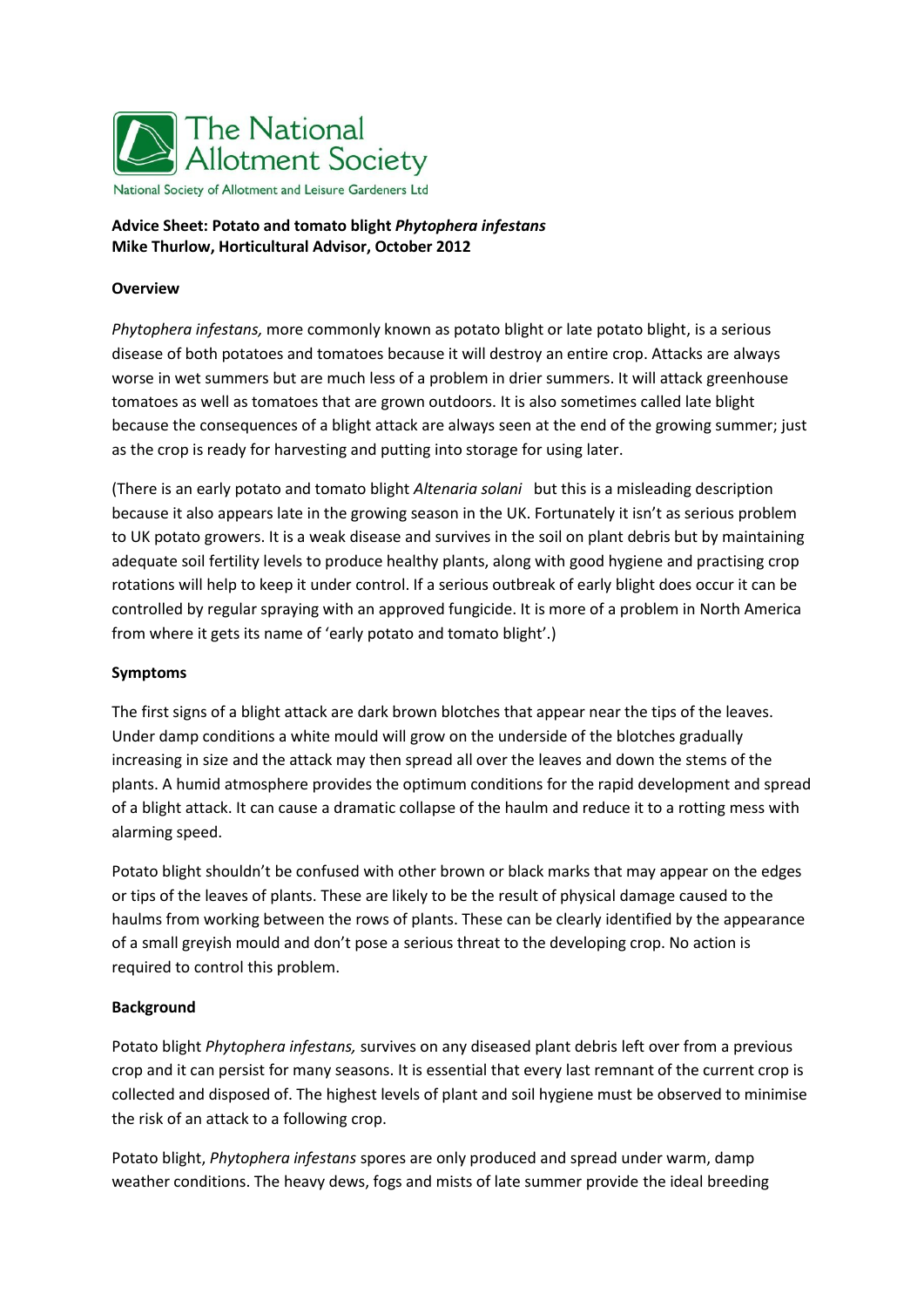ground for the disease. The risk is greatest when the temperature doesn't fall below 50F/10C for two days and humidity levels are high over a period of 48 hours.

The National Society of Allotment Gardeners recommends the following good practices are followed to minimise the risk of an outbreak of (Late) potato blight, *Phytophera infestans:*

**ALWAYS** purchase Scottish certified, disease free seed potato tubers from Government registered growers. Open the packaging and inspect each tuber in the unlikely event that any are damaged destroy them immediately.

**NEVER** save your own seed potatoes or accept "gifts" from other gardeners. They will not be safe to grow.

**AVOID** using overhead irrigation. It can wash spores into the soil and earth up regularly to protect the vulnerable developing tubers from infection.

**INSPECT** the foliage regularly from late June onwards looking for signs of blight because it can literally appear overnight. At the first signs of an attack cut down the damaged haulms and destroy them this will help to prevent the spores from being washed into the soil and damaging the tubers This action will slow down the development of the potato tubers and although they can be left in the soil for several weeks it is safer to lift and use them as soon as possible.

An **approved** preventative spray can be applied before an attack is detected and a regular spraying programme must be continued right up until the potatoes are ready to be lifted. The haulms can be cut down a week or two before the lifting date without affecting the weight of the final crop.

**ALWAYS** use crop rotations and grow the following potato crop on a new,clean site. Don't return a potato crop to an area for at least three years. If you do experience a bad outbreak and can't rotate the crop then consider not growing potatoes for at least one season to break the cycle.

Always dig over the potato plot after a crop has been lifted to remove any small, damaged or tubers that are left in the soil. They will always carry the risk of being a source of infection.

Only grow early and second early potato crops because these can be lifted and the site cleared before the end of September whilst the soil is usually still dry and warm. The main threat of a potato blight attack is from maincrop potatoes that are left in the soil until October when the potential risk of worsening weather can delay lifting the crop. There is also the added risk of diseased potato tubers being put into store.

# **How to dispose of infected material**

The traditional advice used to be to destroy the infected haulms and potatoes on the bonfire but these days bonfires are banned by some authorities. The most effective way of disposing of the diseased material is by using the "green waste" facilities provided by the local authorities. This way any potential risk posed to a developing crop will be separated by distance. The Municipal Green Waste systems used in this country are extremely efficient and they destroy all damaging garden pest and diseases by the generation of incredibly high temperatures within the heap. It is super composting at its very best. The resulting material is effective as a soil conditioner or mulch in the garden. Alternatively you can bin or bury (in a trench at least 45cm deep) the material too.